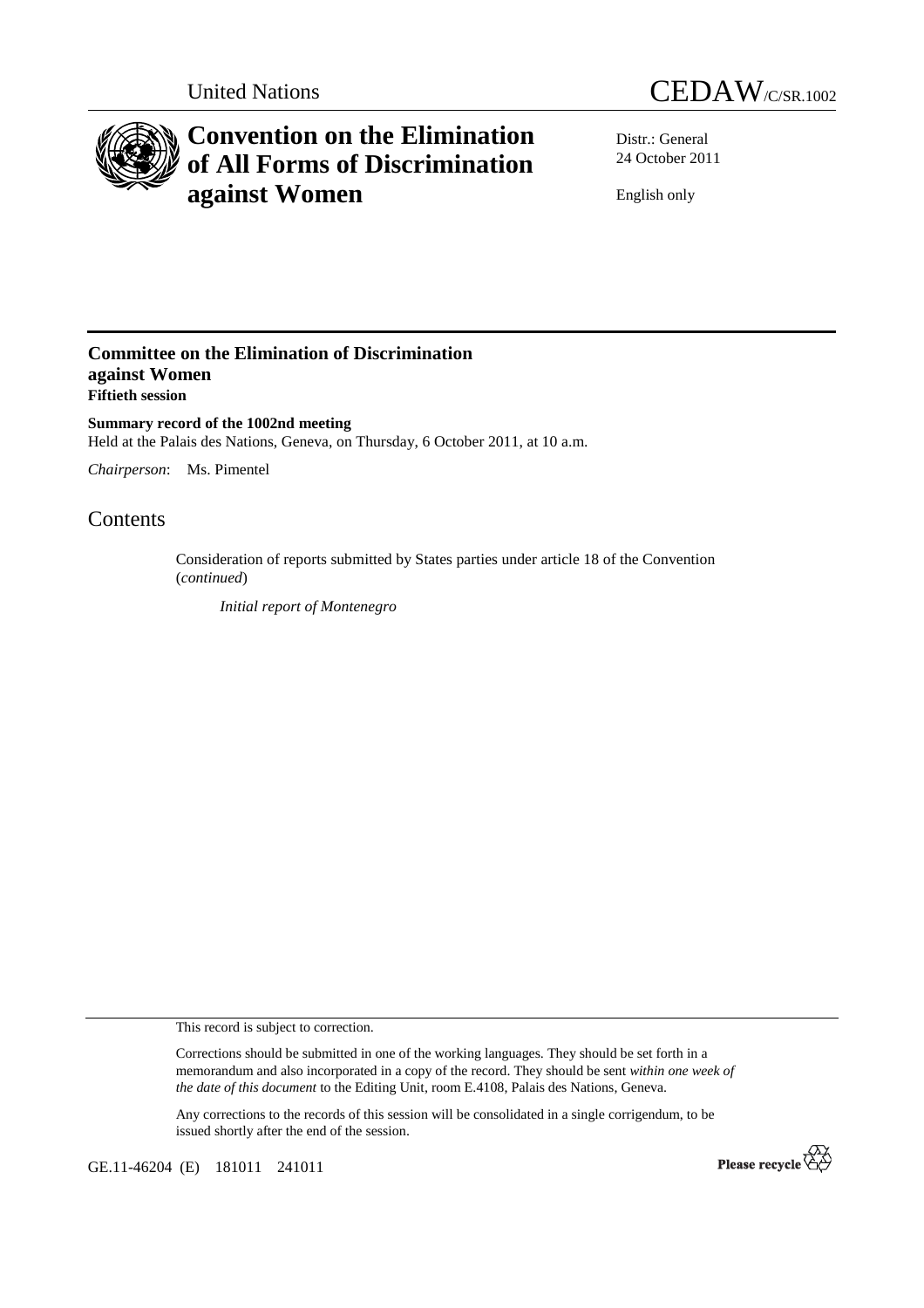*The meeting was called to order at 10.10 a.m.* 

 **Consideration of reports submitted by States parties under article 18 of the Convention** (*continued*)

*Initial report of Montenegro* (CEDAW/C/MNE/1; CEDAW/C/MNE/Q/1 and CEDAW/C/MNE/Q/1/Add.1)

1. *At the invitation of the Chairperson, the delegation of Montenegro took places at the Committee table.* 

2. **Mr. Delić** (Montenegro), introducing the initial report of Montenegro (CEDAW/C/MNE/1), said that respect for international law had been a guiding principle of domestic and foreign policy since the country had regained its independence in 2006.

3. In the intervening years, numerous steps had been taken to guarantee legal continuity and regularize the status of the newly independent State under international treaties and with international organizations. As part of that process, in 2006, and in accordance with the provisions of the Vienna Convention on Succession of States in respect of Treaties, the Ministry of Foreign Affairs had deposited with the United Nations the documents required to formalize Montenegro's accession to all United Nations human rights treaties to which it had been a party under former State arrangements, including the Convention on the Elimination of All Forms of Discrimination against Women.

4. The Government had subsequently embarked on a comprehensive programme of legislative and institutional reforms. The point of departure for those reforms had been the determination of the citizens of Montenegro to live in a State built on the basic values of freedom, peace, tolerance, respect for human rights and liberties, multiculturalism, democracy and the rule of law and the belief that the State's responsibilities should include guaranteeing sustainable, balanced development and social justice.

5. Those principles were the cornerstones of the new Constitution adopted in 2007. It recognized the full catalogue of human rights and freedoms, many of which were also the subject of specific laws. Responsibility for upholding those rights and freedoms was shared by three autonomous institutional bodies – the Protector of Human Rights and Freedoms (Ombudsman), the Judicial Council and the Constitutional Court. Under article 9 of the Constitution, ratified international treaties and generally accepted rules of international law constituted an integral part of the domestic legal order and took precedence over domestic law.

6. Gender equality was guaranteed under article 18 of the Constitution. Direct and indirect discrimination on any grounds were prohibited under article 8; however, temporary special measures aimed at achieving de facto equality were not considered discriminatory. The commitment to gender equality and equal opportunities was also enshrined in the specific Law on Gender Equality, while equal opportunities in employment were guaranteed under the Labour Law. The anti-discrimination provisions of a general nature established in the Constitution and also in the Criminal Code were supplemented by more specific definitions and penalties set out in the Law on the Prohibition of Discrimination, adopted in July 2010. Responsibility for monitoring implementation of the provisions of the latter Law was conferred upon the Protector of Human Rights and Freedoms under an updated and expanded version of the law governing the Ombudsman's role and responsibilities adopted in March 2011.

7. To facilitate the practical implementation of the new normative and institutional framework, the Government had elaborated a series of forward-looking, strategic action plans. It was currently engaged in an intensive, ongoing effort to bring those plans to fruition.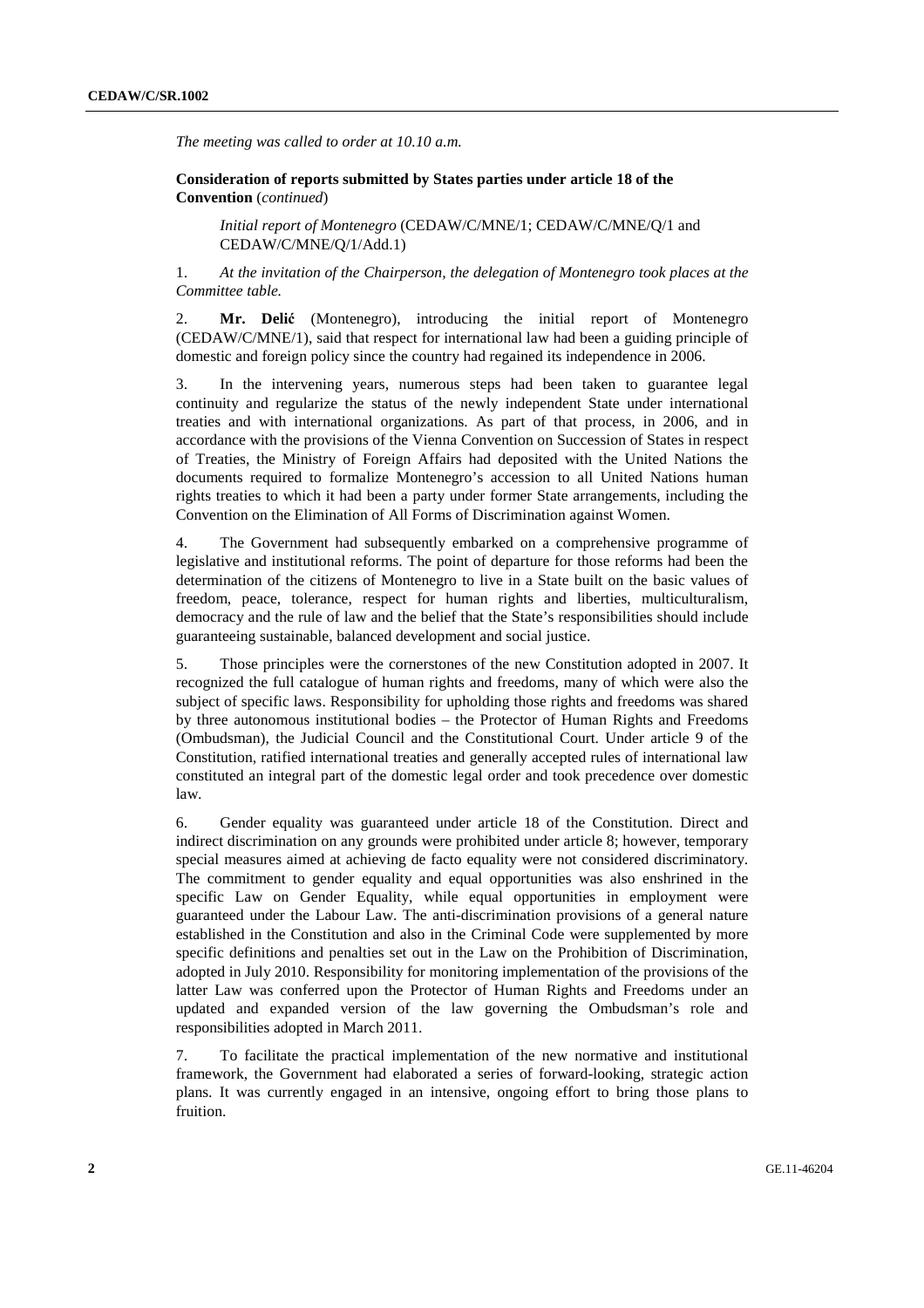8. The judiciary had been the subject of a range of legislative developments that had addressed issues, including the role and responsibilities of the Judicial Council, the quality and extent of judicial training, the availability of legal aid, the fight against corruption and organized crime and the suppression of conflicts of interest. The corresponding action plan had been built around 10 strategic goals that placed emphasis on the heightened autonomy and efficiency needed to eliminate long delays in the administration of justice. In that connection, alternative forms of dispute resolution were being developed to address the sizeable case backlog and relieve the burden on the courts, and a Centre for Mediation with competence in civil and criminal matters had been opened.

9. The wars that had destabilized the region for the previous two decades had brought an influx of displaced persons from Kosovo, the Republic of Croatia, and Bosnia and Herzegovina. By the end of the last century, refugees from other parts of the former Yugoslavia had accounted for around a quarter of the population of Montenegro and were placing a huge strain on its infrastructures. The State's acceptance of those displaced persons, and its support for all minority groups and persons in need more generally, constituted the paramount expression of its determination to make equality and social justice the guiding principles of its development. As the only State that had emerged from the former Yugoslavia that had managed to avoid war on its territory and maintain interethnic harmony, Montenegro served as a beacon of multiculturalism and inter-religious tolerance that was especially sensitive to minority needs.

10. Pursuant to article 18 of the Convention, Montenegro should have submitted its initial report in October 2007. However, the intensive programme of post-independence institutional and legislative reforms had prevented the Government from honouring that undertaking. Organizational changes in institutional gender equality mechanisms that had seen the former Gender Equality Office become the Department for Gender Equality of the Ministry for Human and Minority Rights in 2009 had been a major contributor to the delay.

11. The report had been drafted by the experts who were members of the present delegation. Its content had been presented to the parliamentary Gender Equality Committee in November 2009 and had been shared with non-governmental organizations (NGOs) in a meeting held in December of that same year.

12. As the first anti-discrimination law promulgated in Montenegro and the first to include definitions of gender equality and gender-based discrimination, the Law on Gender Equality had been central to policy development. For fuller details of the rights and safeguards established therein, he referred the Committee to paragraphs 50 to 53 of the report.

13. The Law provided that all ministries and administrative bodies should designate a coordinating officer to oversee initiatives promoting gender equality and to assist with the preparation and implementation of the Action Plan for the Achievement of Gender Equality. The Department for Gender Equality also met regularly with civil society organizations to seek their input.

14. To support the work of the national institutional mechanisms working to promote gender equality, gender equality mechanisms and action plans were also being developed at the community level. Details of those developments were given in paragraph 91 of the report. Other initiatives aimed at promoting gender equality principles in practice included vocational training programmes for State employees run by the Human Resources Management Authority, details of which were provided in paragraph 92 of the report.

15. Since the submission of its initial report, Montenegro had achieved a further significant advance in the protection of women's rights with the adoption of the Law on Protection against Domestic Violence. The Law guaranteed free legal aid, social protection and confidentiality of proceedings for victims and introduced a legal obligation to report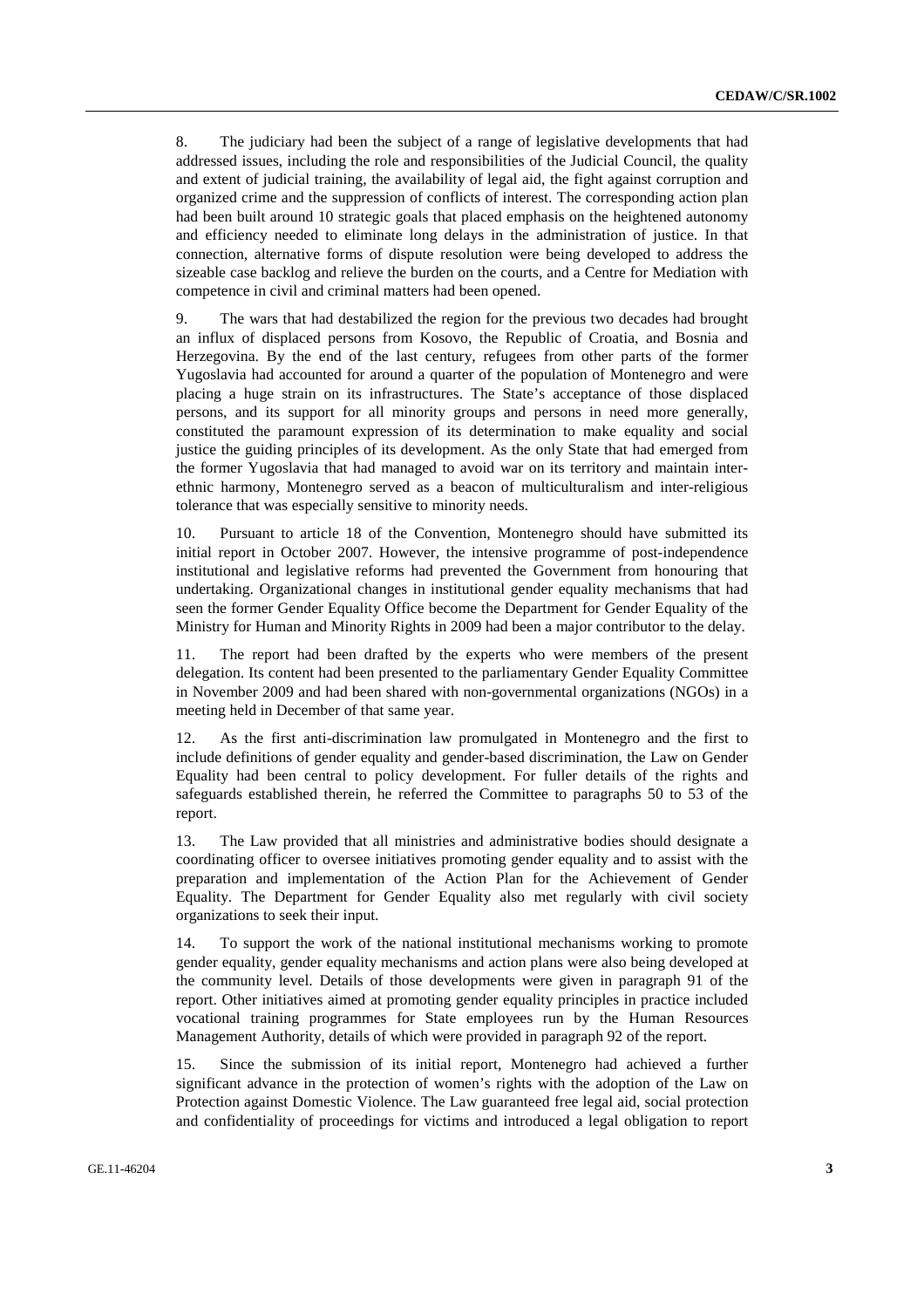acts of domestic violence. A strategic action plan adopted by the Government in July 2011 envisaged the establishment of dedicated working groups to oversee implementation. Educational and media campaigns to raise awareness of gender-based violence were also being organized.

### *Articles 1 and 2*

16. **Ms. Schulz** said that the lack of a core document meant that the Committee was missing a lot of information. She urged the State party to address that shortcoming as soon as possible. Additional concerns on which she would appreciate clarification were the long delay in submission, which was only partially explained in the report and the responses to the list of issues (CEDAW/C/MNE/Q/1/Add.1), and the apparent absence of a representative from the Department for Gender Equality at the present meeting.

17. Since the inclusive approach to report preparation described by the State party was at variance with the reports of exclusion or insufficient involvement received from NGOs, she sought an explanation for that discrepancy and an indication of the State party's future plans for NGO inclusion.

18. The frequent references to the Protector of Human Rights and Freedoms throughout the State party's submissions were indicative of that institution's centrality to progress in the human rights sphere. For that reason she would like to know if accreditation under the Paris Principles would be sought and, if so, within what time frame.

19. The legal status of the Convention was satisfactory, yet the report gave no information about court cases in which its provisions had been directly invoked. Since translating the Committee's general recommendations on implementation into Montenegrin would undoubtedly help remedy that situation, she asked whether the State party was considering that course of action and, if so, when.

20. **Ms. Popescu** said that the State party's progress in developing an effective legal framework and acceding to international instruments was commendable. However, the Government must now turn its attention to practical implementation. Since the distribution of a translated text of the Convention and its Optional Protocol amongst Government agencies, NGOs and rights holders in general would be a major advance, she asked what steps had been taken in that direction.

21. Noting that victims of gender-based discrimination appeared to have a choice of avenues of redress, and that both the Department for Gender Equality and the Ombudsman operated a complaints mechanism, she asked the delegation to explain what types of complaint were handled by each body, how the mechanisms operated and how duplication of effort was avoided.

22. The Law on Gender Equality contained many definitions but few penalties and little detail of a monitoring mechanism. Information on any plans to amend the Law with a view to establishing penalties for violations of its provisions and procedures for monitoring its implementation would therefore be useful.

23. Lastly, she wished to emphasize that, since the report under consideration was the State party's initial report to the Committee, it was extremely important that the concluding observations and recommendations were translated into Montenegrin and disseminated widely, and that the Government, its agencies and civil society were involved in the implementation process.

24. **Ms. Acar**, while acknowledging the State party's progress towards fulfilling its obligations under the Convention, said that the huge gap between de facto and de jure implementation was worrying. Although such a disparity was far from unprecedented, she would appreciate an explanation of the contributing factors. Was the absence of penalties to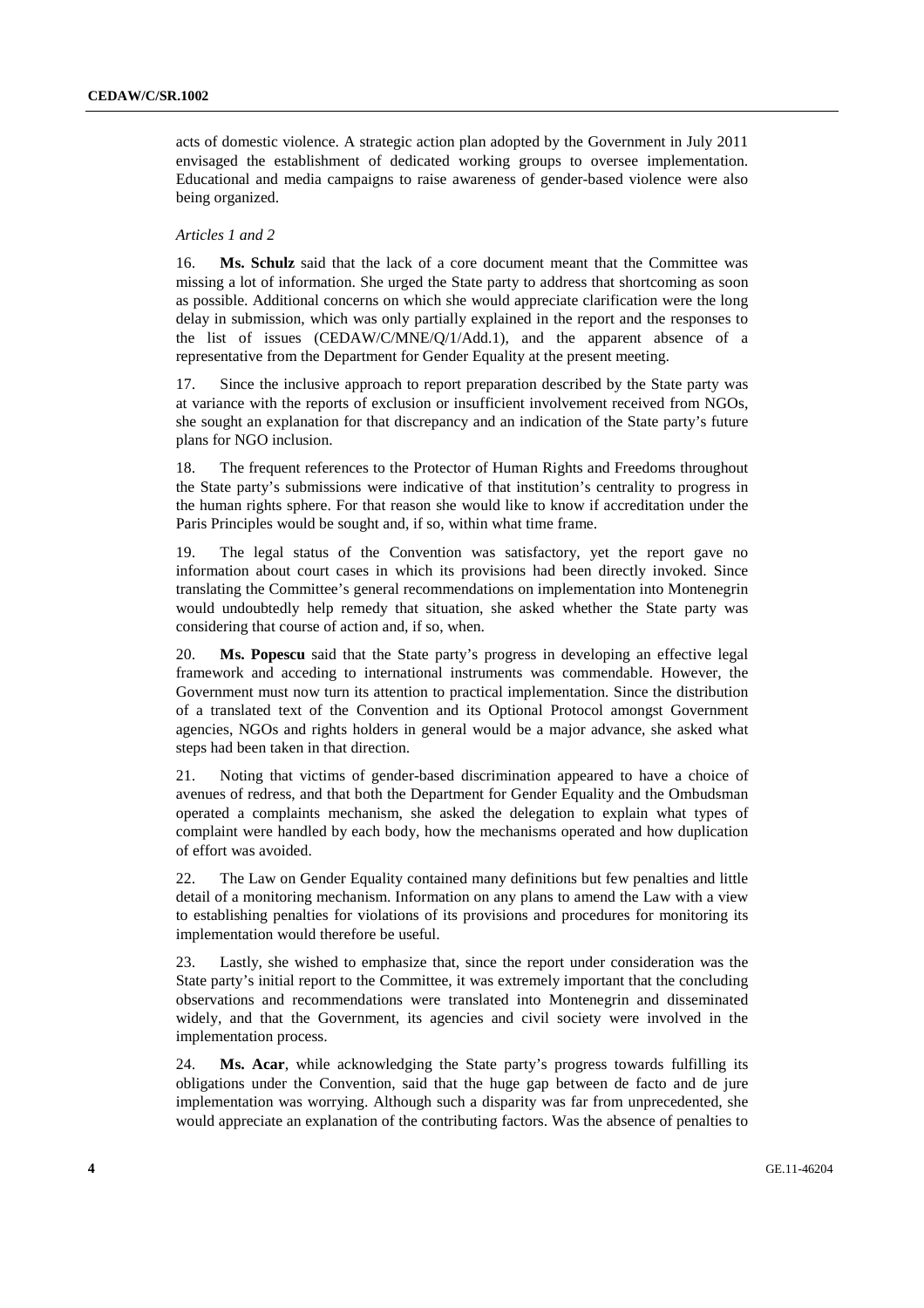blame, or perhaps the persistence of traditional stereotypes and mindsets? Were political will and determination lacking? She invited the delegation to provide some specific casebased information attesting to the successful implementation of the Law on Gender Equality.

25. Lastly, she asked whether the elimination of discrimination was a policy priority for the Government of Montenegro. The lack of penalties laid down in the relevant laws suggested that it was not, and that view was supported by parallel information from NGOs.

26. **Ms. Šimonović** asked whether the Convention on the Elimination of All Forms of Discrimination against Women was considered a central, legally binding human rights instrument in Montenegro. The absence of any mention of the Convention on the official Government website, although references to other treaties could be found, indicated that it was accorded only subsidiary importance. With that situation in mind, she suggested that the initial report and the Committee's concluding observations should be placed online for public consultation.

27. She requested clarification of the relationship between the Law on the Prohibition of Discrimination and the Law on Gender Equality. The two laws covered overlapping areas and there was also an apparent duplication in the mechanisms available for reporting abuse of their provisions. Given that the former law conferred responsibility for handling complaints of discrimination upon the Ombudsman, she wondered whether the complaints of gender-based discrimination previously submitted to the Department for Gender Equality would thenceforth be diverted to that institution as well.

28. **Ms. Vlahović** (Montenegro) said that, as a member of the Department for Gender Equality, which coordinated all Government activities related to the promotion and achievement of gender equality, she was pleased to be able to dispel the concerns about a lack of departmental representation expressed earlier.

29. To date the Convention's provisions had not been invoked in court, even though her Department and its predecessor, the Gender Equality Office, had distributed the text in an accessible, well-designed format to all Government agencies, NGOs and other actors, and numerous gender equality training initiatives had been run for judges, prosecutors and public officials in general. To address that situation, her Department was planning a study visit to Western European countries in which the Convention was regularly and effectively invoked in court that would give Montenegrin judges and prosecutors the opportunity to learn about good practice. Initial consultations with neighbouring countries had indicated that Sweden and Germany might be the most instructive destinations.

30. Since 2008, her Department had organized quarterly meetings with NGOs to provide a forum for sharing needs and expertise and coordinating Government and civil society action. It had also entered into memorandums of understanding with a number of NGOs involved in implementation of the Action Plan for the Achievement of Gender Equality adopted in 2007.

31. Annual reviews of progress towards fulfilment of the Action Plan had identified lack of funds as the root cause of inadequate implementation. To address that deficiency, all Government ministries and bodies were thenceforth required to devise their own gender equality programmes and to set aside adequate funds for their implementation. To help overcome the obstacles, international financial support was also being sought, principally from the European Union.

32. The procedure for filing complaints was defined by law, although an additional rule book provided more detailed instructions and guidelines. Whenever the Department for Gender Equality received a complaint of gender-based discrimination, it first contacted the alleged perpetrator and sought additional information from the Ombudsman and the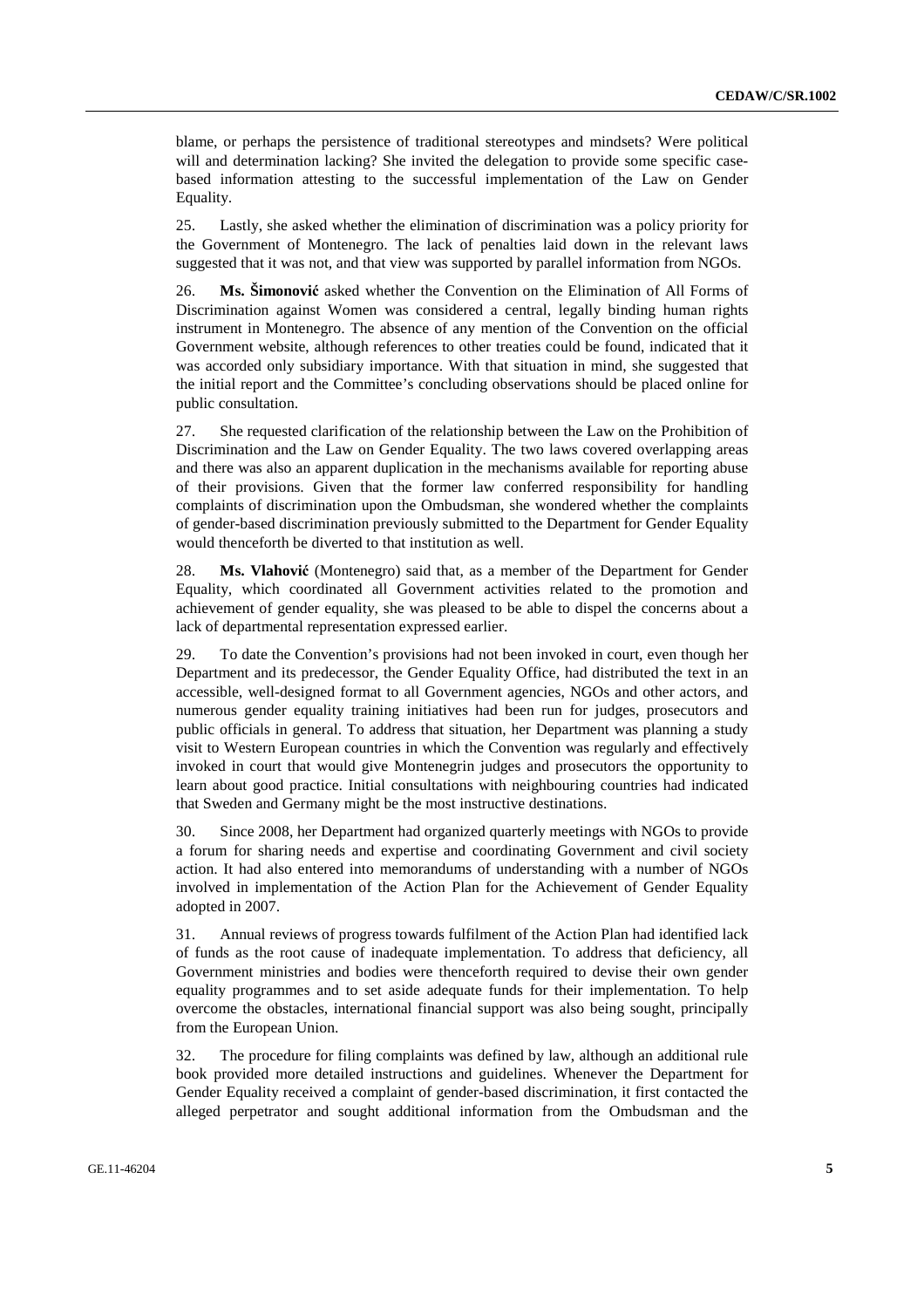Ministry for Human and Minority Rights. After considering that information, it issued a recommendation setting out the remedial action proposed and the corresponding deadline. Where the issues in question related to the implementation of the Action Plan for the Achievement of Gender Equality, the parliamentary Gender Equality Committee might also become involved.

33. The report's submission had been delayed essentially because of the succession of Montenegro from Serbia. A first version of the initial report had been compiled in 2004, but the formalities of succession had prevented its submission. Upon conclusion of those formalities, the authorities had needed additional time to collect the data required to update the report's content.

34. Non-governmental organizations had participated in the reporting process and had been given the opportunity to comment on initial drafts. Their principal concerns had related to how the Law on Gender Equality was implemented and the lack of penalties. The parliamentary Gender Equality Committee had also been consulted, as well as international organizations including the United Nations Entity for Gender Equality and the Empowerment of Women (UN-Women) and the United Nations Development Programme (UNDP).

35. The updated version of the Law on the Protector of Human Rights and Freedoms expanded and clarified the more general anti-discrimination provisions contained in the original text and gave the Ombudsman specific responsibility for dealing with complaints of gender-based discrimination. It also provided for the appointment of deputy ombudsmen, including one to assume responsibility for human rights issues.

36. The small number of complaints of gender-based discrimination lodged with the Ombudsman to date indicated that knowledge of the relevant legislation was limited. That situation had prompted the launch of an awareness-raising programme for public officials, including labour inspectors, which had been supported by UN-Women. In association with the trade unions, gender equality training for employees had also been organized. Important changes introduced by the new laws included a prohibition against unequal pay for equal work and a provision giving labour inspectors the authority to initiate judicial proceedings.

37. **Mr. Delić** (Montenegro) said that, while the Montenegrin legal order lacked a specific law on human rights, the three new laws on gender equality, discrimination and the role and responsibilities of the Ombudsman, respectively, were interlinked, with the Ombudsman serving as mediator in situations where the rights established in the former two laws were violated.

38. There were very few penalties established in the new laws because Montenegro had a unified legal system under which all laws were harmonized. In order to gain a clear picture of the penalties for a specific offence, it was necessary to consider the legal framework as a whole. For example, because the Criminal Code already established penalties for sexual harassment and gender-based discrimination, there had been no need to duplicate those provisions in the Law on Gender Equality.

#### *Article 3*

39. **Ms. Schulz** asked for information on the financial and human resources assigned to the new gender equality mechanisms, including details of the planned evolution of the budget allocated to the Department for Gender Equality, and the percentage of funds expected to come from the central State budget and external sources, respectively.

40. She also asked when the Department for Gender Equality was likely to have the full quota of seven staff originally envisaged. In view of the breadth and complexity of the Department's mandate, that staffing level appeared the minimum acceptable. Information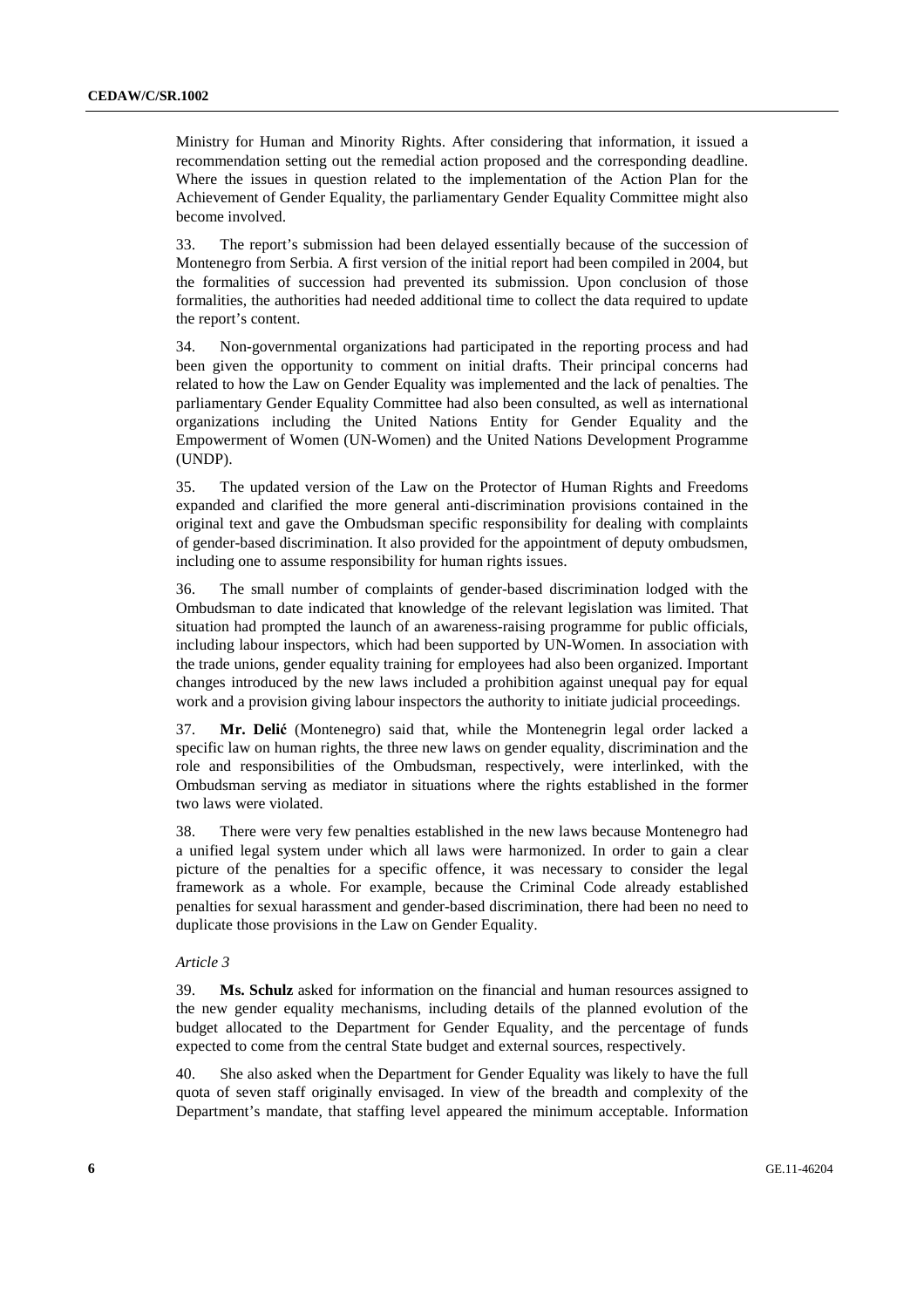about the powers and budgets assigned to local gender equality mechanisms would also be appreciated.

41. Seeking clarification regarding the mandates of the deputy ombudsmen, she asked whether there would be a deputy with specific responsibility for gender equality as well as a deputy focused on human rights in general. Lastly, she requested details of the framework for regular, ongoing NGO cooperation, the financial support provided to women's organizations and of any State-funded gender studies programmes that might exist.

42. **Ms. Ameline** said that, the fact that recognizing women's rights was a substantive precondition of European Union membership, and that the reconstruction process would be a key determinant of the State party's future direction, made integrating the Convention's provisions in the nation-building process all the more important.

43. In its replies to the list of issues the State party had presented a reduction in complaints of domestic violence as evidence of a decline in the rate of domestic violence. Refuting that assumption on the grounds that a reduction in complaints could reflect difficulties in accessing justice as much as a change in the underlying trend, she suggested that the authorities should review the evidence and work with NGO partners to ensure that victims of domestic violence were not being denied justice.

44. Since Montenegro had no dedicated minister for women, she was concerned that the profile of women and the visibility of women's issues within the State structure might be diminished. She therefore sought information about the political authority and scope for action enjoyed by the Department for Gender Equality.

45. In view of the State party's ethnic and cultural diversity, she would also appreciate information about the human rights status of women from minority groups, including internally displaced persons (IDPs), refugees and Roma women. Although the communitybased projects developed to assist those minorities had brought clear benefits, they appeared to lack cohesion. Information about measures in place to support the social reintegration of members of those minorities, many of whom lacked the documentation required to prove their civil status, would be particularly welcome. Lastly, she invited members of the delegation to share their views on regional and European cooperation in that area.

46. **Ms. Vlahović** (Montenegro) said that the Department for Gender Equality had scarce financial and human resources. Owing to budgetary constraints, the Department was composed of only two permanent members – a man and a woman. Resources were also limited at the local level and projects such as a gender-responsive budgeting pilot currently being conducted in one municipality posed considerable financial challenges. Local gender equality action plans were generally carried out with the support of the Ministry for Human and Minority Rights, often in conjunction with international organizations.

47. Her Government met regularly with NGOs to exchange information, identify needs and cooperate in training gender-equality trainers for the civil service. Most recently, the Prime Minister had attended a meeting with NGOs in March 2011. Montenegro was working with international institutions and NGOs to introduce gender studies into the academic curriculum. It provided training to prosecutors in the implementation of human rights law. Montenegro had cooperated closely with international organizations like UN-Women and UNDP and engaged in various regional cooperation activities for gender equality, including with the Republic of Croatia and Kosovo. There was also extensive coordination among Government bodies in promoting women's rights. Each Ministry had a coordinator for gender-equality who cooperated directly with the Ministry for Human and Minority Rights in monitoring the implementation of gender-equality action plans. The coordinators submitted reports to the Ministry every six months on the status of implementation of the plans, which were State-level strategic documents.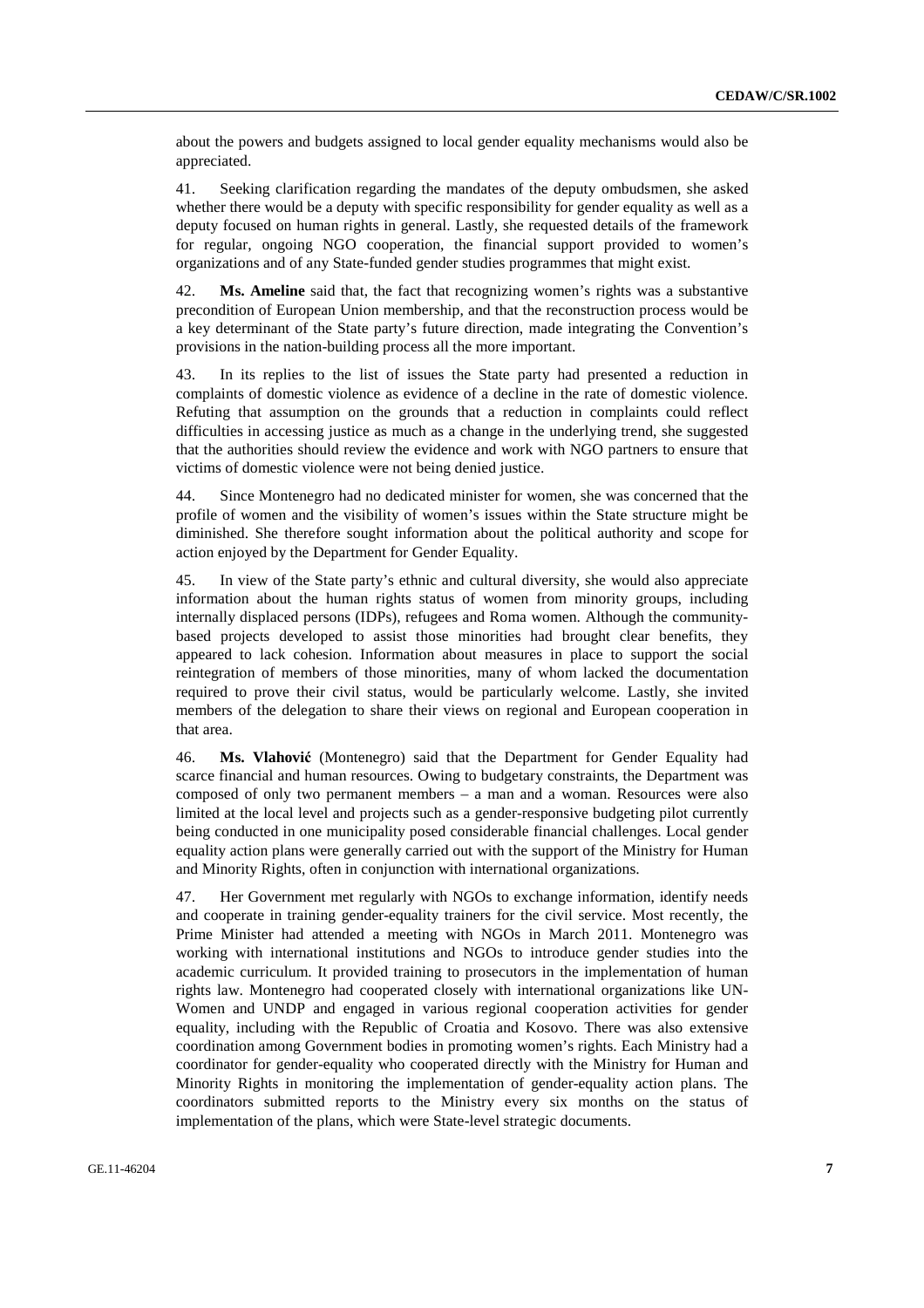48. Turning to the issue of minority rights, she said that the Ministry had carried out a number of projects, including one aimed at Roma women, which had registered some success. The number of Roma women who had graduated from university had increased from one to three since 2003. There was a Roma woman currently in the Government acting as an adviser. The Department for Gender Equality had also been working closely with a number of NGOs to promote the rights of Roma women. Lastly, her Government provided funding for NGOs, including women's organizations.

#### *Article 4*

49. **Ms. Bareiro-Bobadilla** said the fact that the State party had gained independence so recently made the current dialogue all the more timely, as it could more easily make necessary amendments to its legislation than older States. She asked whether the Committee's general recommendations had been translated into Montenegrin, particularly general recommendation No. 25. Noting that the State party had only one woman minister, she cited examples such as Spain, where executive appointments were divided equally between men and women. Many States in Latin America had imitated that model. While Montenegro had set a 30 per cent quota for women on parties' electoral lists, according to an NGO source, it was unclear whether parties that failed to meet the quota were punished. She asked whether the Government had taken temporary special measures in other fields such as education to ensure equality, particularly for minority women. Lastly, she would like to know whether such measures had been taken for women who were breastfeeding.

50. **Mr. Awori** said that neither the initial report nor the responses to the list of issues provided sufficient specific information on temporary special measures undertaken in the State party. The fact that the Constitution allowed for such measures was commendable, especially as most constitutions did not make provision for them. However, more details were needed of the situation on the ground and the measures that had been taken to bring about de facto equality. She would also appreciate more information on the measures to increase the representation of women in the legislature and executive branches of Government and decision-making positions, including the steps made under the Action Plan for the Achievement of Gender Equality. It was not clear why there were so few women school principals while women accounted for the majority of teachers. She asked what was being done to overcome the considerable pay gap between men and women.

51. She said that it would also be useful to know the actual size of the Roma, Ashkali and Balkan Egyptian population in Montenegro. According to her sources, estimates of the population could be as high as 15,000 to 20,000. She also wished to know what steps had been taken to prevent Roma children from dropping out of school at an early age and what temporary measures had been envisaged to promote the rights of Roma women, who often experienced both gender and ethnic discrimination.

52. **Mr. Delić** (Montenegro) said that the Constitution indeed allowed for temporary special measures and affirmative action to address de facto inequalities. All the relevant documents of the Committee had been translated into Montenegrin and made widely available to the public. There had been several campaigns to disseminate such information; civil servants, judges and prosecutors who would be working with the documents had received appropriate training. A recent electoral law stipulated that all party lists must be composed of at least 30 per cent of women. Unfortunately, while half of a party list might be made up of women, that did not mean that one in three candidates would be elected. Nevertheless, the State Electoral Commission prohibited any party from standing for election that did not comprise at least 30 per cent of women.

53. Turning to the questions concerning minorities, he said that a census carried out in April 2011 showed that 6,200 persons had identified themselves as Roma. He drew the Committee's attention to paragraph 26 of the report, which provided some results of a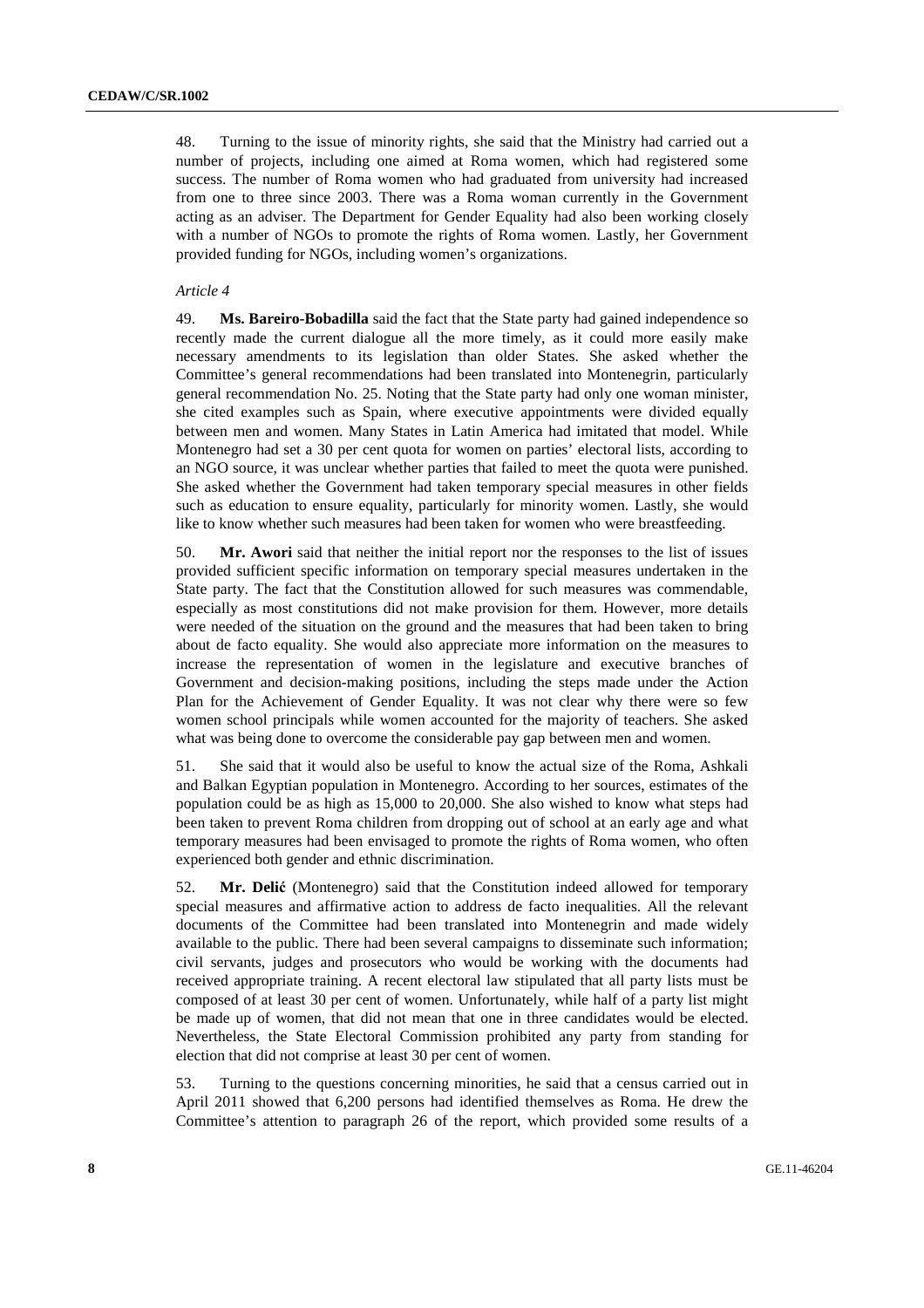Statistical Office survey of the Roma, Ashkali and Balkan Egyptian population. His Government had made considerable efforts to integrate that very vulnerable population into Montenegrin society and had adopted a 2005–2015 national strategy for the Roma community. It had also identified in its strategic documents areas in which to apply special temporary measures, including education, housing, health care and employment. The number of Roma children enrolled in school had almost tripled since 2005. Textbooks were provided free of charge. Roma children were provided with stipends, extra tutoring and teaching assistance. There were functional literacy classes for the elderly. There were currently eight Roma students, including three women, enrolled in universities, whereas there had been none before. Similarly, there were a few officials from the Roma community working for the Government, including the Ministry for Human and Minority Rights and the Ministry of Foreign Affairs.

54. **Ms. Schulz** asked whether the Office of the Protector of Human Rights and Freedoms (Ombudsman) was the national human rights institution which functioned in accordance with the Paris Principles. It was not clear whether the Committee's general recommendations on the Convention had been translated. Referring to article 3, she would like to know whether there would be a deputy ombudsman for gender equality.

55. **Ms. Šimonović** asked whether the new Law on the Prohibition of Discrimination covered discrimination on the basis of sexual orientation or gender specifically. Citing article 13 of the Optional Protocol, she requested further information on training provided to the judiciary on the Protocol. She suggested that the State party might wish to consider publishing and translating the views of the Committee concerning cases considered under the Optional Protocol, as it had done with the European Court of Human Rights.

56. **Ms. Pires** asked what share of the Ministry for Human and Minority Rights budget was allocated to the Department for Gender Equality and what share of the State budget was set aside for all ministries focused on the promotion of gender equality. Noting that the Committee placed great emphasis on the role of parliament, she wondered whether the parliamentary Gender Equality Committee might advocate on behalf of the Department, including for the purpose of increasing its funding.

57. **Mr. Delić** (Montenegro) said that the Law on the Prohibition of Discrimination banned discrimination on many grounds, including gender and sexual orientation. The grounds also included many other factors such as race, ethnicity, religion, disability and age, to name but a few. It was for the Ombudsman to select the specialization of his or her deputies. There was currently a deputy for the protection of the rights of the child. He could not say at present whether there would be a similar deputy for gender equality. Nevertheless, gender equality was one of the seven core areas falling under the Ombudsman's mandate.

58. **Ms. Vlahović** (Montenegro) said that the anti-discrimination law stipulated equal pay for work of equal value and women could assert that right before the courts. The Optional Protocol had indeed been translated. There was a need, however, for technical assistance to train judges and prosecutors. The budget of the Department for Gender Equality was less than 10 per cent of the overall budget of the Ministry for Human Rights and Minorities. The Ministry of Defence was the sole ministry with funding allocated specifically for gender-equality activities. Turning to temporary special measures, he said that they had been taken to improve the status of rural women. The Ministry of Agriculture was currently working on a plan of action for rural women and the Ministry for Human and Minority Rights for Roma woman.

59. **Ms. Murillo de la Vega** asked how many laws had been amended in accordance with the Law on Gender Equality. She said that she understood how difficult conducting legislative reform might be in the light of the serious budget constraints. Nevertheless, the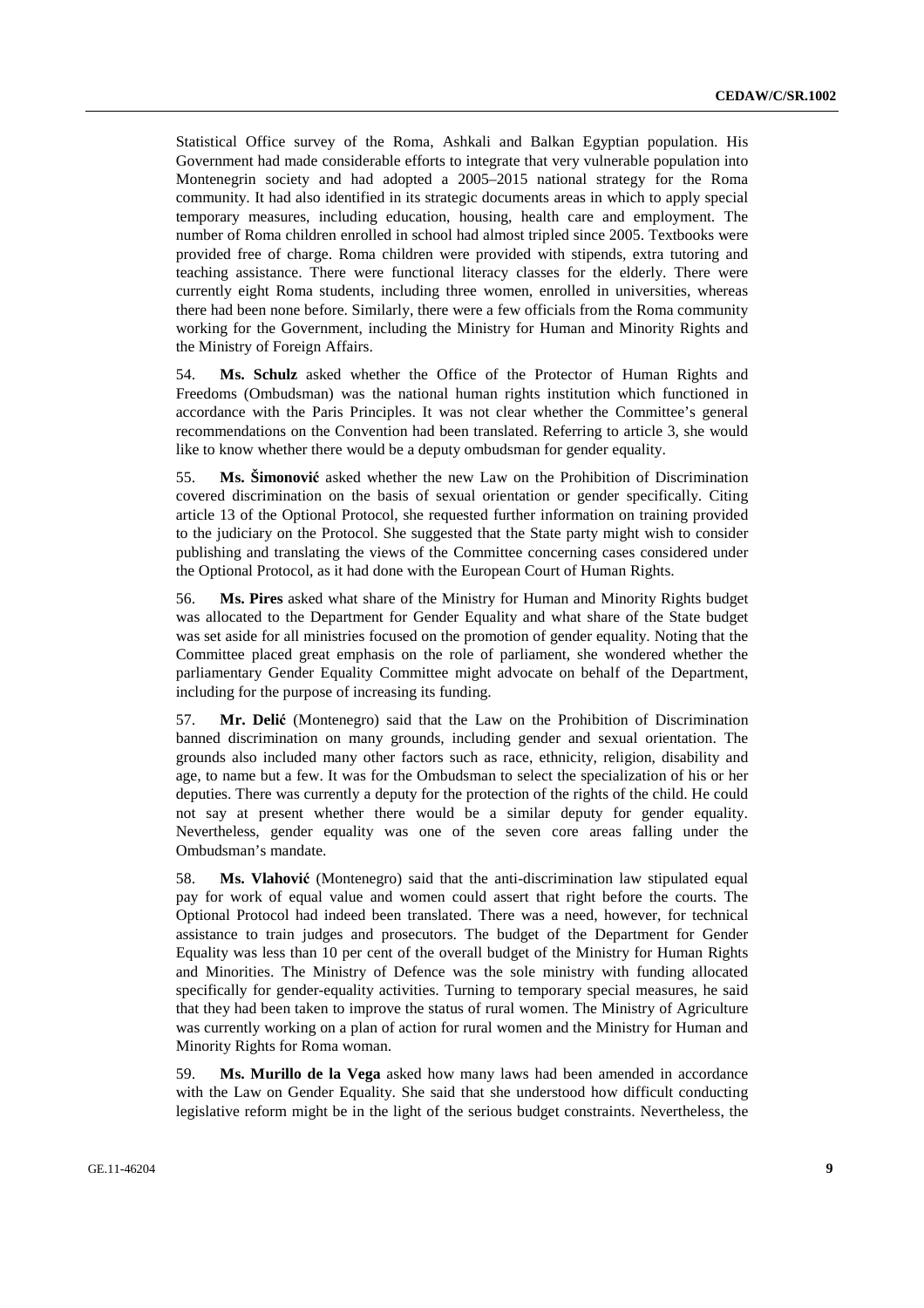Labour Law needed to be brought into line with the Law on Gender Equality, to give only one example. She would like to know whether the State party had been consulting with civil society and women's organizations in the European Union accession process and whether the organizations had access to all the relevant ministries. Given that judges and prosecutors seemed to lack a full understanding of the issue of violence against women, she wondered whether any assessment had been made of rulings and sentences in cases of gender-based violence. Turning to the issue of abortion, she would appreciate hearing the views of the delegation on the reports that girls were valued less than boys in Montenegro. It would be useful to have data on the impact that the civil war had had on the countries of the region and, more generally, gender-disaggregated data in future periodic reports.

#### *Article 5*

60. **Ms. Patten** said that gender stereotypes continued to permeate society in the State party and had even had an impact on the discourse of people in positions of power. She would like to know how the Government, the media and local communities were addressing stereotypes. It would be useful to know what efforts were being made at the community level to empower women and combat violence. The new Law on Protection against Domestic Violence was commendable. The State party should now make every effort to implement the Law, especially in the light of reports of inadequate investigation and prosecution and lack of coordination of law enforcement bodies in cases of domestic violence. Montenegro was not alone in that respect, as prosecutors and other judicial officials elsewhere often considered domestic violence to be a minor offence that occurred only within certain social classes.

61. She recommended that the State party should intensify its training of the judiciary and law enforcement officials. She would like to know what measures were in place to ensure that court and law enforcement officials routinely cooperated with organizations that worked to protect women against gender-based violence and that offenders were duly arrested and prosecuted, thus conveying to offenders and the public that society in Montenegro condemned domestic violence.

62. **Ms. Acar** said that the Convention was the sole treaty of its kind with an explicit provision on the need to modify social and cultural patterns to eliminate stereotypes. There was a high incidence of domestic violence in Montenegro, with a survey showing that 65 per cent of women had experienced such violence while some 11 per cent of women condoned it. The survey suggested that most women in Montenegro were aware that men should not be striking them; it also suggested that men were not aware that hitting women was wrong. She wondered whether any research had been done on violence against women in Montenegro and encouraged the State party to pursue further research. Training should be based on the information that emerged from such research. Noting the high incidence of early marriage among the Roma, Ashkali and Balkan Egyptian population, she said that early marriage constituted a type of violence against women that should be addressed. Nevertheless, Montenegro was to be commended on being among the few signatories of the Council of Europe Convention on preventing and combating violence against women and domestic violence. She asked whether the State party had a time frame for ratifying it.

63. **Ms. Šimonović** said that the Minister for Human and Minority Rights had been quoted as saying that the woman was the neck and the man the head. She asked what was meant by the statement and wondered whether the delegation considered it to be in keeping with the principles of gender equality. She would like to know what the Ministry for Human and Minority Rights was doing to challenge patriarchal stereotypes based on a sense of the superiority of men over women that still prevailed in some parts of the region.

64. While commending the adoption of the Law on Protection against Domestic Violence, she noted that there were only two shelters for victims, which were mainly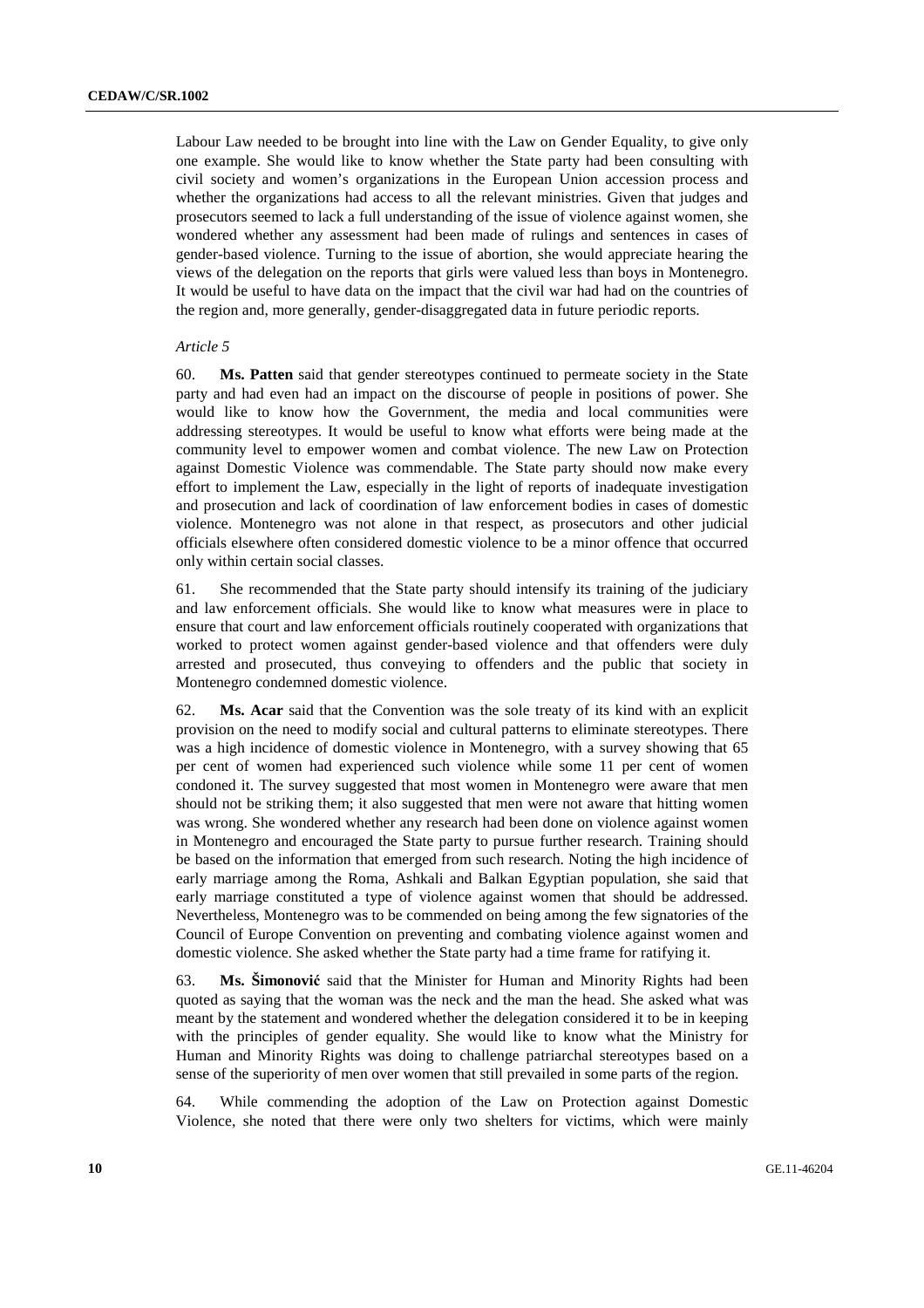funded by international donors, and asked whether other shelters were planned. Furthermore, regarding cases of violence against women, it was not clear whether protection orders could be obtained only through civil proceedings. Further explanation of the criminal proceedings available to victims was needed.

65. **Mr. Novović** (Montenegro) said that the Ministry of Education and Sport attached great importance to gender equality. He cited paragraphs 59 and 60 of the report, concerning the General Law on Education and the Law on Higher Education, respectively, which provided for equal access to education and prohibited discrimination. He agreed that further efforts were needed to increase the number of women principals in schools. Referring to the questions relating to violence against women, he said that civic education courses covering the issue were taught in schools. A module on healthy lifestyles, which dealt with reproductive health, the prevention of sexually transmitted diseases and the prevention of sexual and other forms of violence, was also offered in schools. Some 60 per cent of all students opted to take that course.

66. **Ms. Baković** (Montenegro) said that the Law on Protection against Domestic Violence complemented existing legislation to prevent such violence, including the Law on Social and Child Protection, the Criminal Code and Code of Criminal Procedure. Penalties for domestic violence under the Code of Civil Procedure included restraining orders, mandatory substance-abuse counselling and psychological treatment. More than 300 domestic violence cases involving minor offences had been tried. Victims of domestic violence were entitled to free legal aid. Montenegro had signed the European Convention on the Compensation of Victims of Violent Crimes, on which it was basing its domestic legislation.

67. **Ms. Remiković** (Montenegro) said that the multiple indicator cluster survey that her Government was conducting with UNDP, which would be completed in early 2012, included a section on attitudes towards domestic violence.

68. **Ms. Donaj** (Montenegro) said that one male and two female police officers were always assigned to domestic violence cases. Law enforcement bodies kept separate records for the perpetrators and the victims of domestic violence. Her Government was making efforts to ensure that women were better represented in the law enforcement bodies and received the necessary training. Furthermore, there were regional police networks, including a women police officers network, to promote cooperation among law enforcement bodies in South-Eastern Europe.

69. **Ms. Vlahović** (Montenegro) said that labour legislation had been amended several times to bring it into line with the Law on Gender Equality. Other legislation that had been harmonized with that Law included electoral law and the Law on Protection against Domestic Violence. Her Government was working with NGOs on a strategy and had provided for multidisciplinary teams to implement the Law. In addition, the Law on Civil Service had been amended using gender-sensitive language to ensure equal pay for work of equal value. The Law on the Protector of Human Rights and Freedoms had also been amended in accordance with the new gender equality legislation.

70. **Mr. Delić** (Montenegro), noting that he understood how the comment of the Minister for Human and Minority Rights might cause offence, given his reference to human anatomy, said that the statement had been made at a meeting between the Government and NGOs. The Minister had explained that he had tried to convey that women in Montenegro were guiding men, showing them the direction in which they should be heading.

71. Turning to early marriage, he said that although it remained a problem among the Roma community, the law prohibited the practice. In addition, Roma girls continued to give birth as early as 12 years of age. Nevertheless, his Government was making considerable efforts to overcome harmful cultural practices, including early marriage, and raise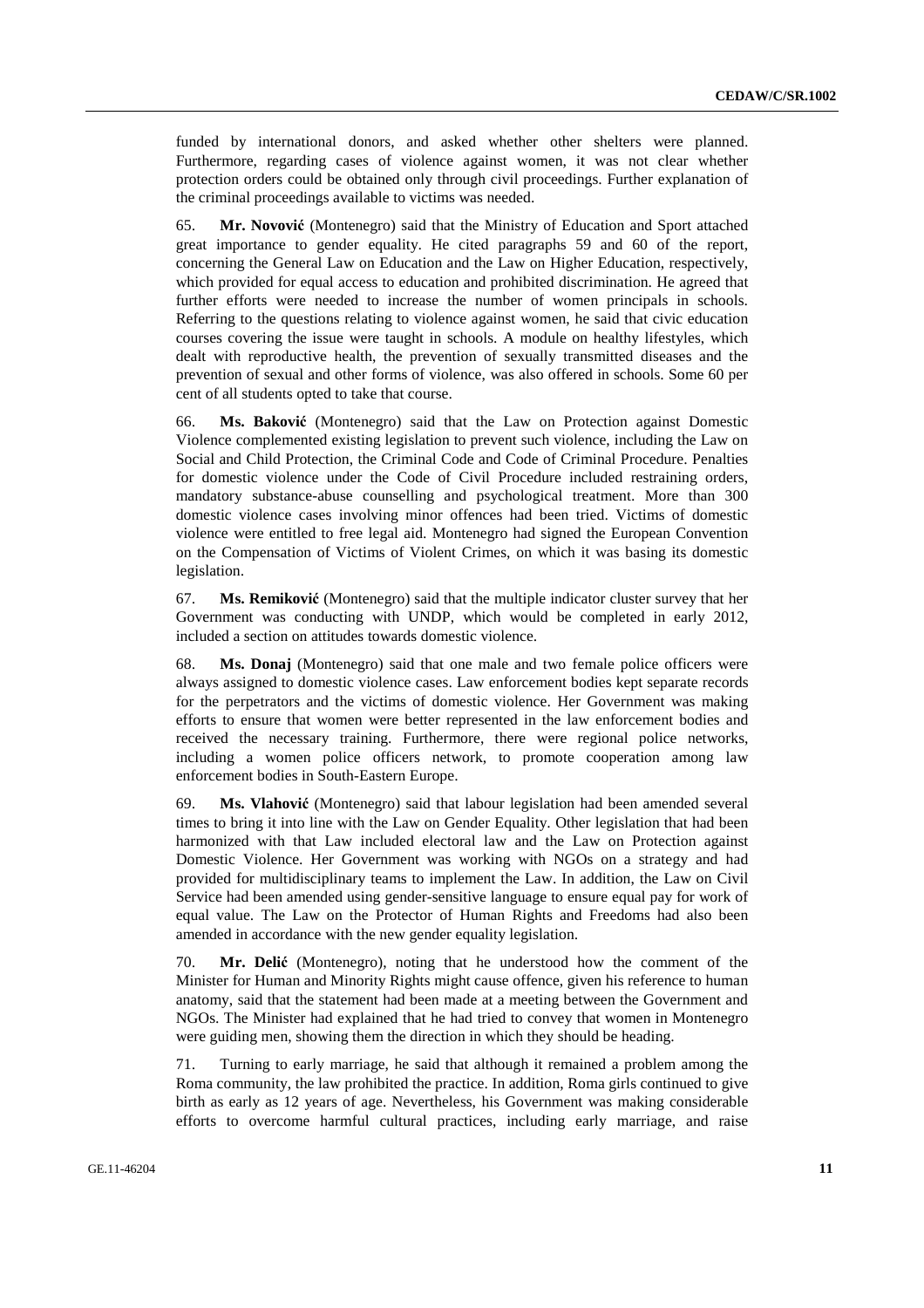awareness about gender issues through seminars, training, media campaigns and other numerous events.

#### *Article 6*

72. **Ms. Gabr**, noting that the issue of trafficking and prostitution had not been addressed in the delegation's introductory statement, asked whether the Government of Montenegro accorded the problem priority. She requested further details of the composition and financial resources of the Government body responsible for combating trafficking in persons. It would also be useful to know more about its relationship with the private sector and NGOs, particularly with respect to the implementation of any action plans. She asked whether the women's shelters mentioned by the delegation dealt with victims of trafficking and prostitution and how the shelters were funded. More information was needed on the protection of victims and witnesses. She would appreciate hearing about the Government's measures to address the problem of Roma street children. Lastly, she requested further details of training provided to the judiciary.

73. **Ms. Neubauer**, noting that prostitution and pimping were punishable by law in Montenegro, asked whether using the services of a prostitute was also prohibited. If that was not the case, the law would entail a form of discrimination against women as they were punishable for their activities while men — the main users of sexual services — were not. She wished to know whether there were any estimates of the extent of prostitution in Montenegro and whether the growing tourism industry increased the demand for it. Information was needed on the number of women who had been punished for prostitution, the number of men for pimping, and the sentences that had been imposed.

74. The data provided by the State party was not sufficiently disaggregated by gender. She would like to know, for example, how many Roma boys had been victims of trafficking, and the number of offenders who had been involved in the trafficking of women for sexual exploitation. She would also appreciate hearing about the coordination mechanism for the national strategy to combat trafficking in persons, and the role of NGOs in carrying out the strategy.

75. **Ms. Jahan** said that, despite the commendable efforts to combat human trafficking in Montenegro, she remained concerned at the prevalence of trafficking in women. The large refugee population in Montenegro was vulnerable to trafficking, particularly women refugees. It had been reported that implementation of the relevant legislation was a problem in practice. None of the victims had ever received compensation and the traffickers were handed down extremely light sentences. Furthermore, no victims had been identified in 2011.

76. Since victim identification was the first step in eradicating the problem, she wished to know what steps had been taken to train the competent authorities to identify victims of trafficking, and the extent to which NGOs were involved in such training. Details of the bilateral and multilateral agreements on trafficking to which Montenegro was a party were required as well as information on progress achieved in implementing the Council of Europe Convention on Action against Trafficking in Human Beings. Further information was also needed on the extent of prostitution in the State party, the safeguards for women against forced prostitution and the prevention of child prostitution. Referring to the Code of Conduct for Protecting Children from Exploitation in Travel and Tourism, she asked whether a similar code was envisaged for women.

77. **Ms. Baković** (Montenegro) said that Montenegro attached great importance to combating human trafficking. The criminal legislative reform that had begun in 2002 with the abolition of the death penalty had provided definitions for new crimes, including trafficking in persons. The Criminal Code had been amended in 2009 and 2010 to cover